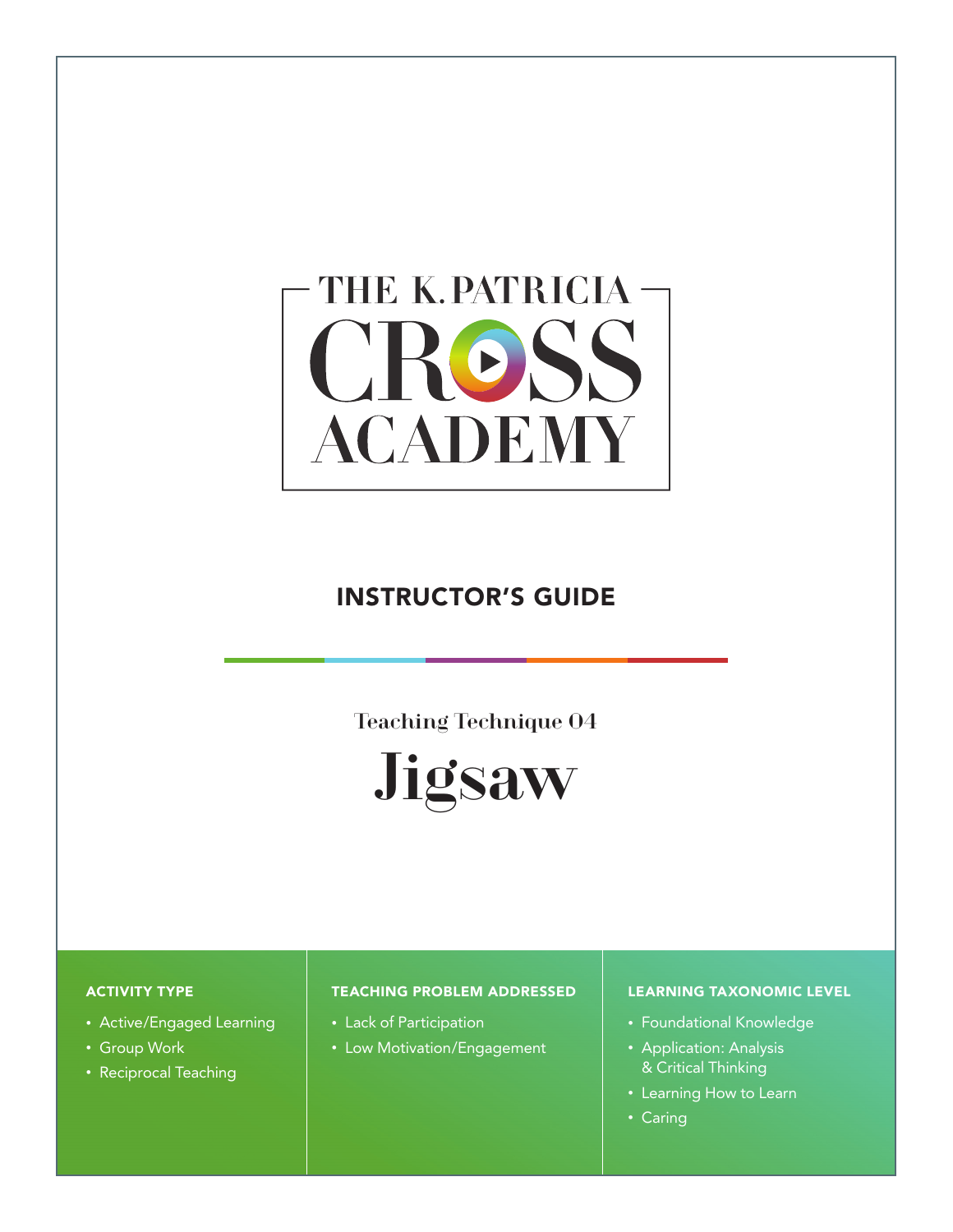

# **Jigsaw**

In a *Jigsaw*, students work in small groups to develop knowledge about a given topic before teaching what they have learned to another group.

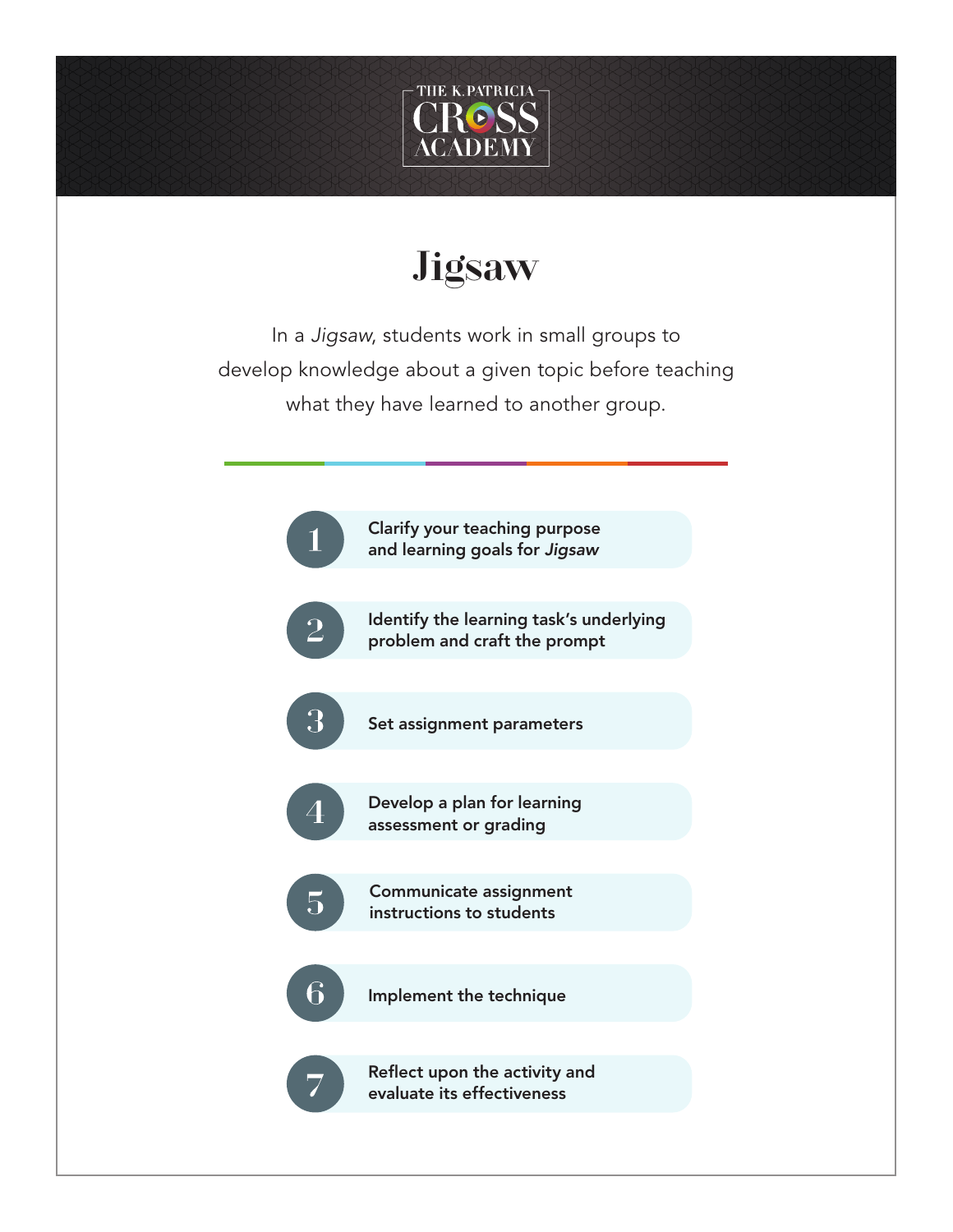# Step-By-Step Instructions



In this section we provide you with guidance on each of the seven steps involved as you consider this technique.

# STEP 1: CLARIFY YOUR TEACHING PURPOSE AND LEARNING GOALS

*Jigsaw* was initially developed in the early 1970s as a way to improve relations and collaboration among students in recently desegregated schools. It has since been used in classrooms, labs, and fieldwork across all educational levels, from grade school to graduate school. *Jigsaw* is a flexible technique as you can use it for almost any content that you can divide into equal parts. The technique is appropriate across disciplines and fields.

The *Jigsaw* technique allows students to achieve multiple learning goals. It helps students to cover and master foundational knowledge. It also prompts them to analyze information to see how a whole unit of content can be divided into component parts. This approach in turn also helps students learn how to learn. It motivates students to accept responsibility for learning something well enough to teach it to their peers, which promotes their caring about a topic. It gives each student a chance to be in the spotlight, which is also motivating.

You can assess student learning from a *Jigsaw*. You could choose, for example, to test individually for content knowledge prior to the discussion in the expert group and re-test after expert group discussion. Testing individuals also helps encourage preparation for *Jigsaw* group work.

#### STEP 2: IDENTIFY THE LEARNING TASK'S UNDERLYING PROBLEM AND PROMPT

Choose a body of content and divide it into an equal number of components for team assignments. Each team will receive a different assignment. Teams might have different readings, data sets, problems, issues, or other. The *Jigsaw* topic should be simple enough for students with a good grasp of the subject to teach it to their peers, but complex enough to require discussion and the design of interesting strategies for instruction.

# STEP 3: SET ASSIGNMENT PARAMETERS

Determine how long it will take students to learn their parts and decide whether students will learn the content in or out of class. Also determine how long groups should meet to decide how to teach the content, as well as how long the *Jigsaw* groups will need for the experts to teach each other.

# STEP 4: DEVELOP A PLAN FOR LEARNING ASSESSMENT OR GRADING

It is useful to have an individual assignment associated with the *Jigsaw*. Pre-test of knowledge on the topic work for this as does a post-jigsaw assignment such as a summary paper.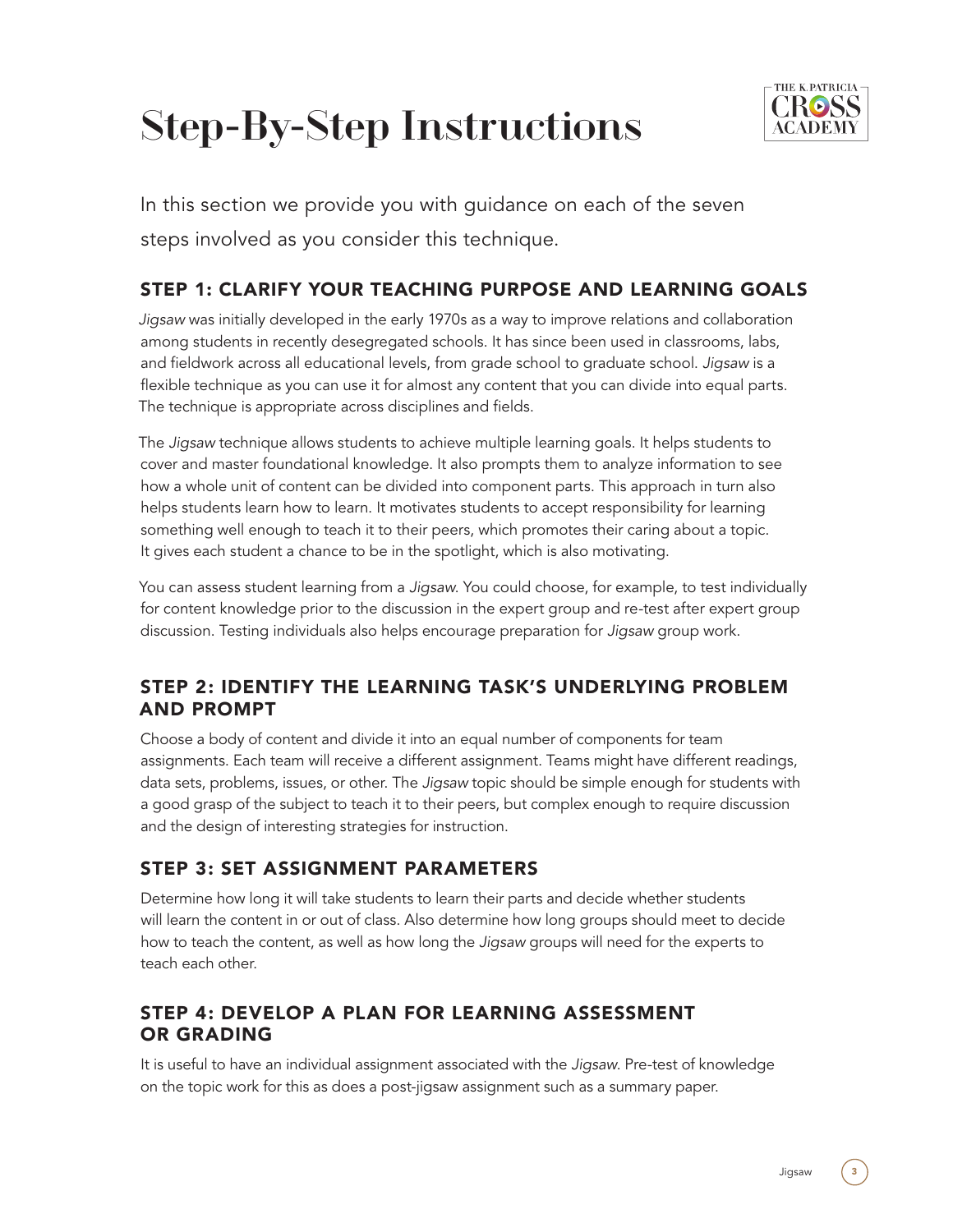



Moreover, you could choose to assess the group work process; for this, you could observe, have students self-assess, or have peers evaluate each others' contributions.

# STEP 5: COMMUNICATE ASSIGNMENT PARAMETERS TO STUDENTS

How you communicate will depend on how complex the *Jigsaw* will be. If it is a simple one-class duration assignment, you might announce the activity orally. If more complex or over more time, you might choose to create a handout.

### STEP 6: IMPLEMENT THE TECHNIQUE

- The instructor develops a learning module that can be broken into parts.
- Students form groups charged with developing expertise on a particular part.
- Students work in these "expert" groups to master their parts. They also determine ways to help others learn the material, exploring possible explanations, examples, illustrations, and applications.
- Students form new "jigsaw" groups in which each student serves as the only expert on a specific topic. In these groups, experts teach each other the material and lead the discussion on their particular topic.
- The whole class reflects on the group discoveries in a closure activity.

#### STEP 7: REFLECT UPON THE ACTIVITY AND EVALUATE ITS **EFFECTIVENESS**

When reflecting on the activity and how effective it was, consider the following questions:

- Did the technique match the course learning goals and objectives?
- Did it meet my goals for this learning module?
- Was it appropriate for the students?
- Did the technique keep the students engaged?
- Did it promote student learning?
- Did it provide me with information about student understanding?

If you answer yes to all or most of these questions, next consider how you might improve the activity for the next use.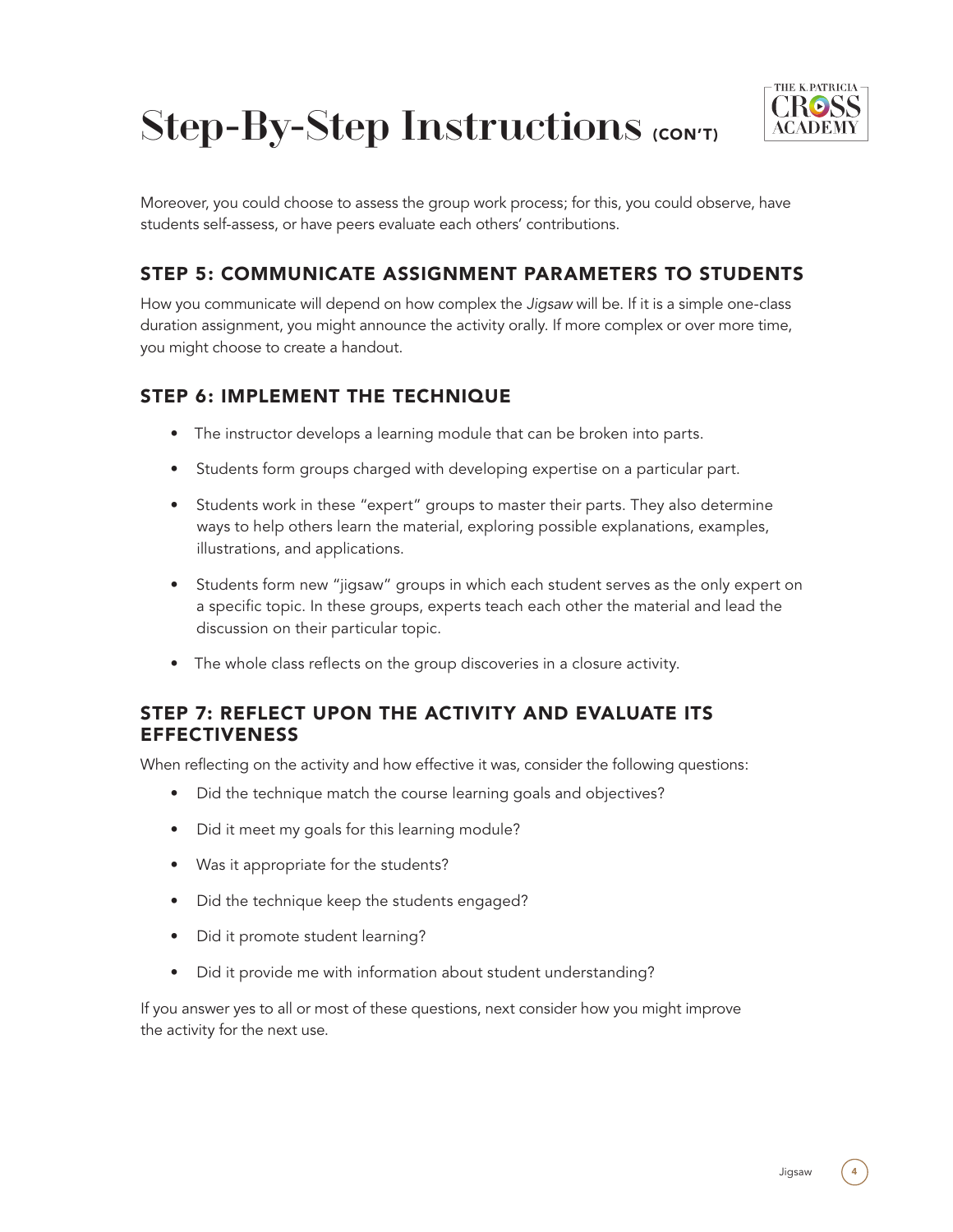# Support Materials



The materials in this section are intended to help you with the process of implementing this technique.

# GROUP FORMATION

Select a subject and divide it into four to six subcategories—these are your puzzle pieces. Have students form a group for every puzzle piece. Each group is responsible for becoming an expert on their piece of the puzzle.

Give groups time to master their pieces. Then organize the class into *Jigsaw* groups composed of one expert from each of the original groups. Once sorted into *Jigsaw* groups, students take turns teaching their piece to each other.



# VARIATIONS AND EXTENSIONS

- Use the technique for complex problem-solving tasks and have expert groups learn a skill necessary to solve the problem.
- Increase student interest in this exercise by asking students to help generate the lists of topics.
- Instead of calling students "experts," call them "teachers."
- Instead of asking students to work in two different groups (the Expert one for mastery, and the *Jigsaw* one for teaching), have students work with only one group, with pairs forming and breaking off to develop expertise on a specific topic, and then rejoining the full group for teaching. This variation is called "Within Team Jigsaw"
- Give students a list of the key points that represent your initial thinking on how you would teach the topic and invite students to critique your approach and then either go beyond it or think differently and come up with an alternative way to teach the topic.
- Ask groups to choose a spokesperson for an all-class review. The spokespersons make a presentation to the whole class, and remaining group members can elaborate or contribute additional views.
- Give students an individual quiz on the topics. Consider grouping individual scores into teams. This variation is called "Jigsaw 2"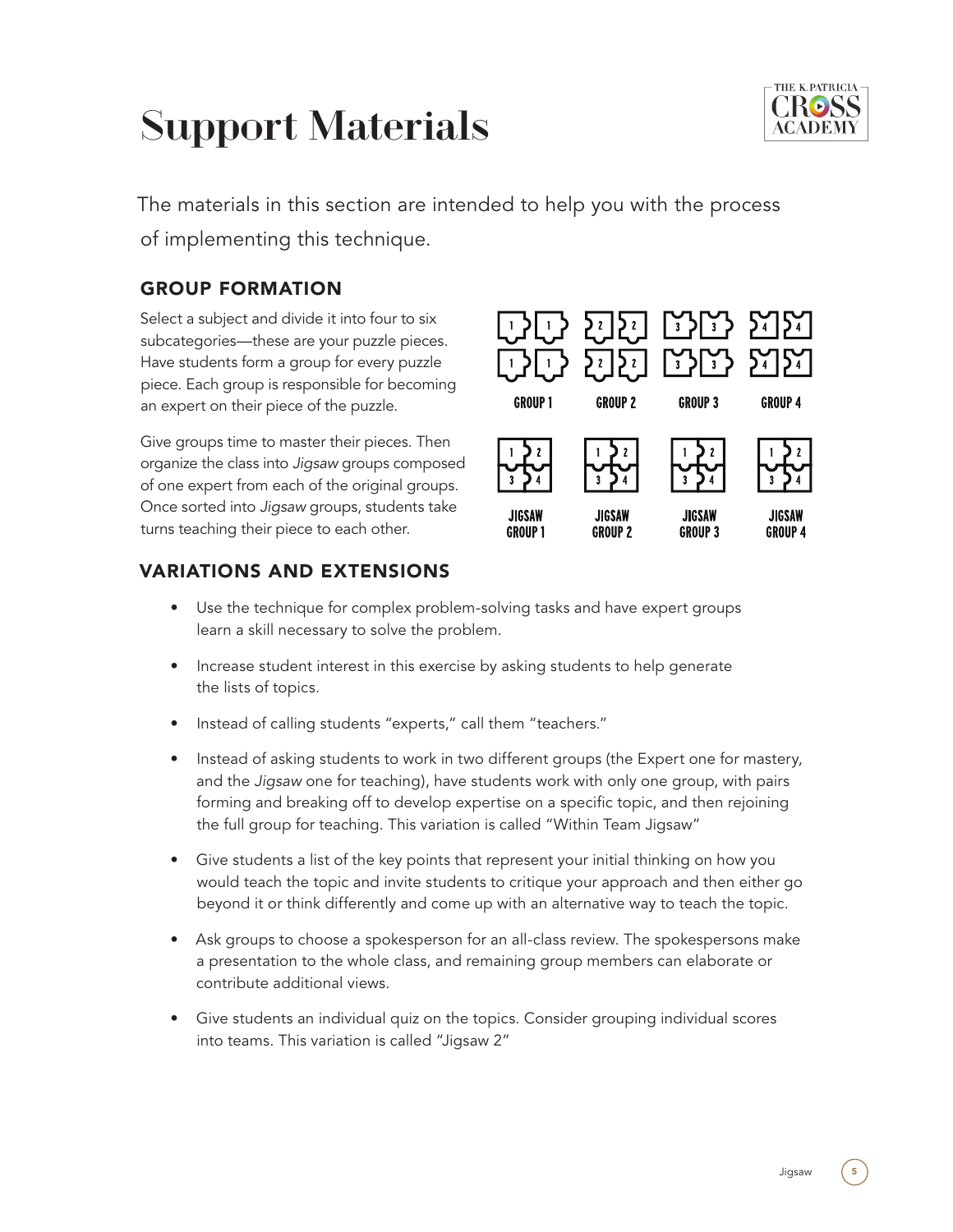# Online Adaptation



This section is intended to help you with the process of implementing

*Jigsaw* in your online class.

# HOW TO START

Based on class size, student skill level, and the capacities of your Learning Management System, determine the tools students will use to teach their topics, such as:

- Text Documents
- Videos
- Webpages
- Discussion Forums
- Video Conference Breakout Rooms

Then, identify four to six specific topics you want students to teach each other. Break them out as Topic A, Topic B, and so forth. Create an "expert group" discussion forum for each topic and assign each student to a forum. Instruct them to work together to become knowledgeable on that topic and develop their teaching materials.

# IMPLEMENTING AN ASYNCHRONOUS *JIGSAW*

If students will be teaching asynchronously, create multiple private *Jigsaw* group discussion forums and assign students to a *Jigsaw* group that includes one expert for each A, B, C, D, and E topic.

# IMPLEMENTING A SYNCHRONOUS *JIGSAW*

If students will be teaching synchronously, create *Jigsaw* group "breakout" rooms, which are available in most video conference tools, and assign one expert for each topic.

If breakout rooms aren't available, then have each "expert group" identify a spokesperson who will present the topic to the whole class through your video conference tool. Provide time for each of the "expert" members to teach their topic to the other members of their *Jigsaw* group. Then, conclude by having everyone join the whole group to hear a summarizing report from each room's facilitator.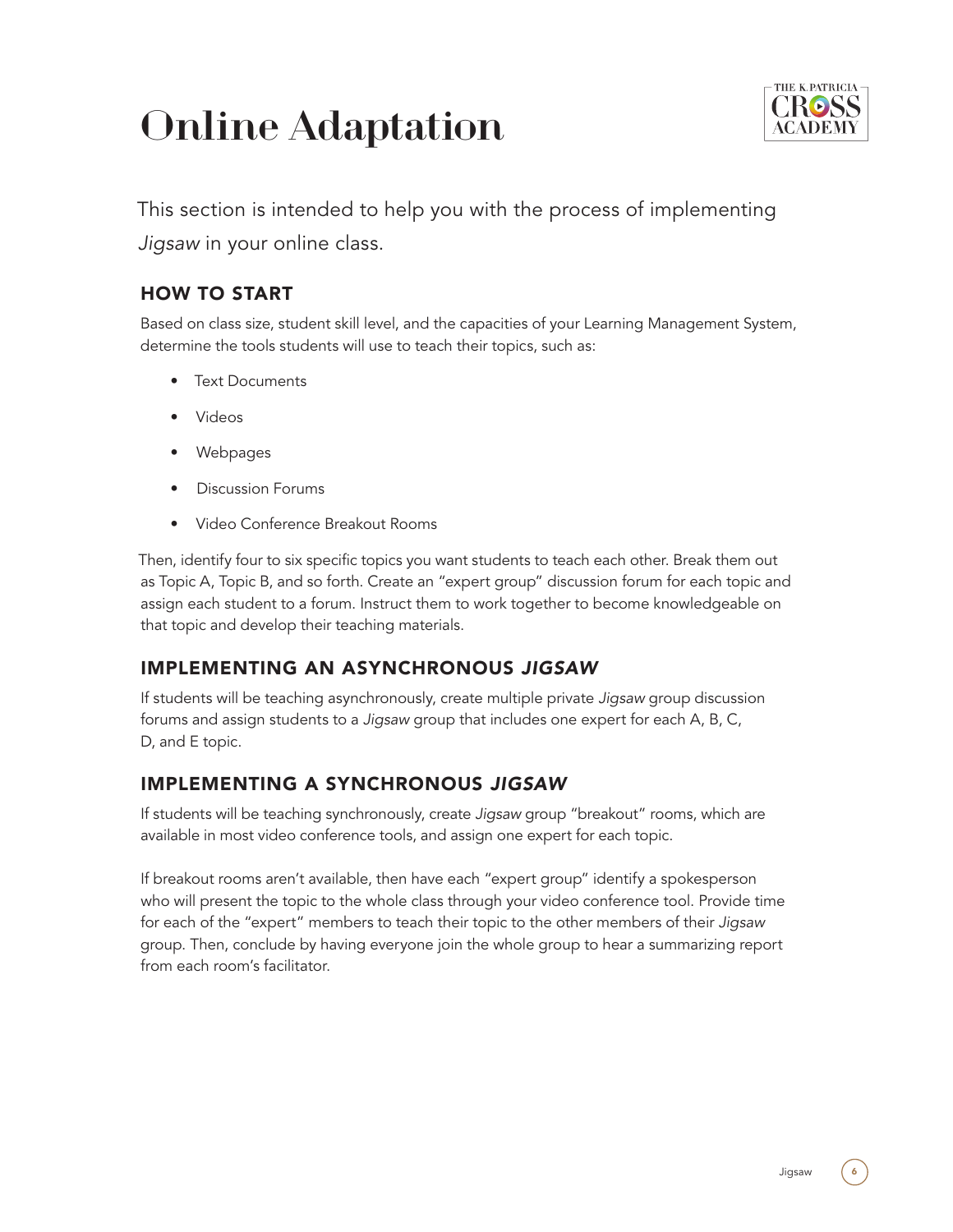# Technique Template



Following are two templates to assist you as you think through how you might implement this technique in your own class. The first is a completed template, providing an example of how Claire Major adapted *Jigsaw* in her course, *College and University Teaching*. The second is a blank template for you to fill out to tailor this technique for your course.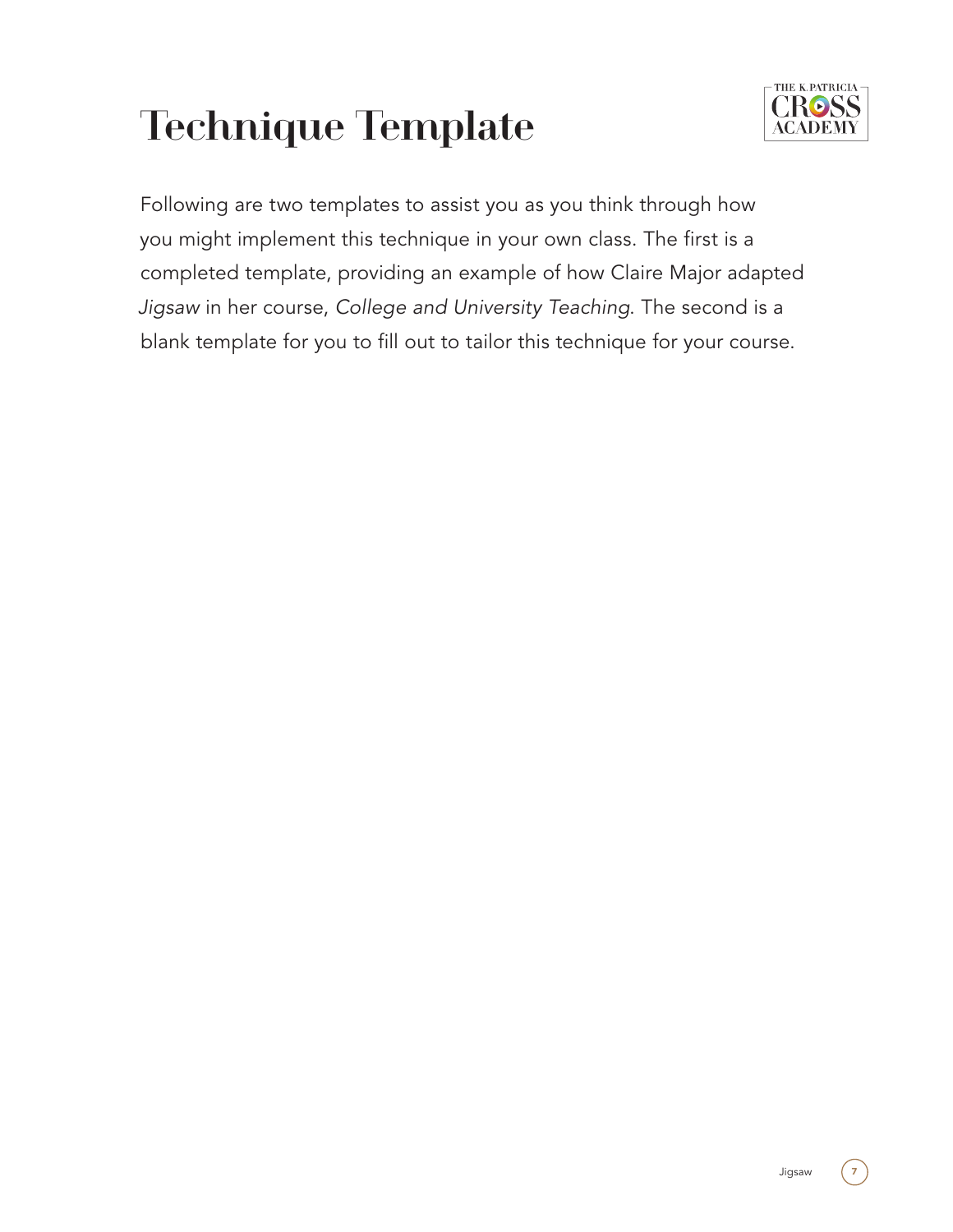# Technique Template



Sample *Jigsaw* Completed Technique Template:

Content from Claire Major

College and University Teaching

#### Course Name

# COURSE CHARACTERISTICS

What are the situational factors that impact this course? For example, is it on campus or online? How many students? Is it lower division or graduate? Are there student attributes such as attitudes, prior knowledge, reasons for enrolling, and so forth that should be taken into account as you consider this technique?

My course meets four times during the semester, for eight hours at a time. Because of this, I try to incorporate many different activities in each class session to keep it interesting and lively.

# STEP 1: CLARIFY YOUR TEACHING PURPOSE AND LEARNING GOALS

Why are you choosing this technique? What do you hope to accomplish?

I used to do a lecture on the history of college teaching in American Higher Education. I didn't enjoy it, and the students didn't enjoy it. But they needed the content as context for the rest of the course. I decided to use Jigsaw so that they could work together to develop important foundational knowledge.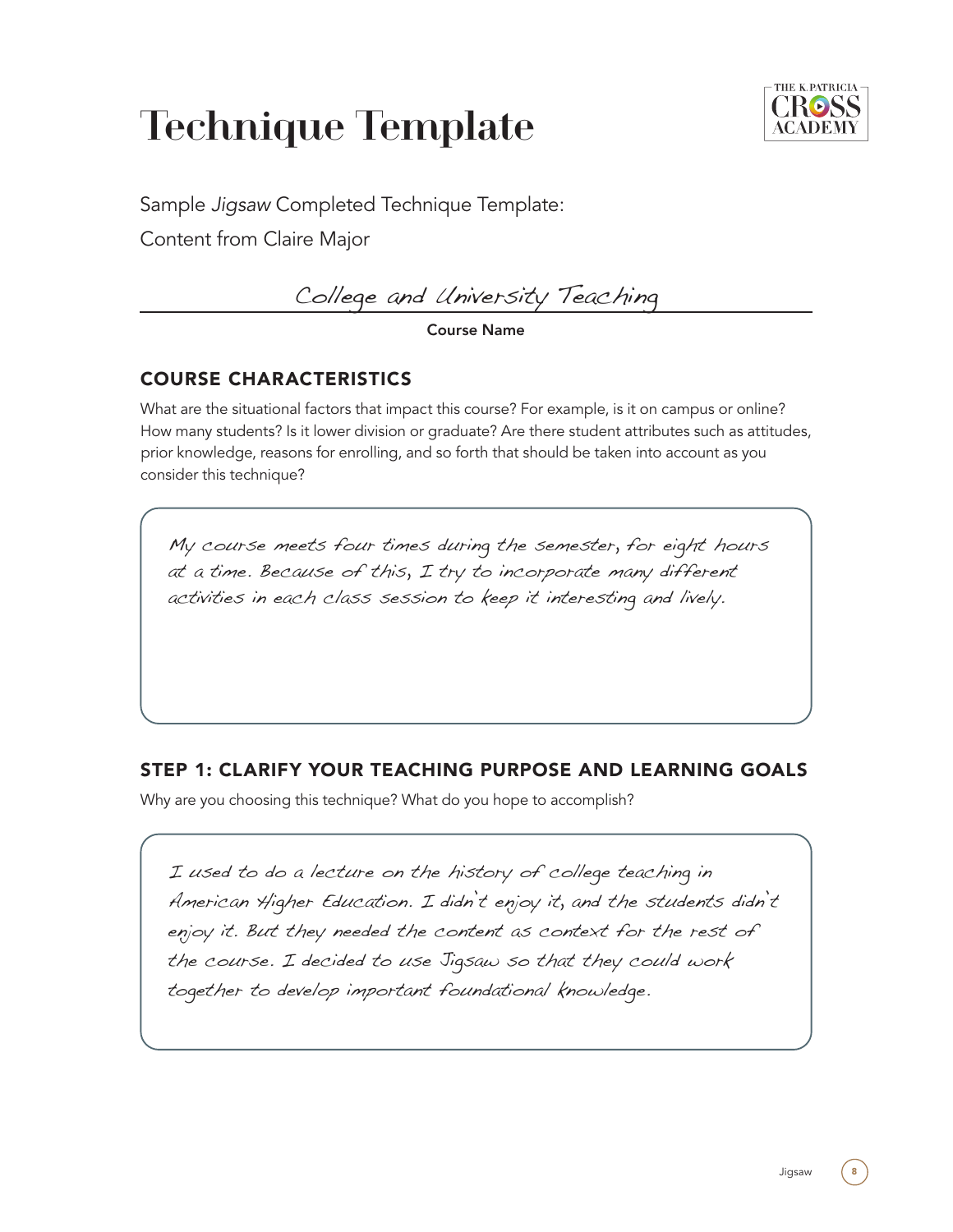

#### STEP 2: IDENTIFY THE LEARNING TASK'S UNDERLYING PROBLEM AND PROMPT

What is the question you want learners to address, or problem you want them to solve?

The underlying question is how did we get to where we are in college teaching in US institutions of higher education. I derive a prompt that asks students to divide the history of teaching in higher education institutes into 4 time periods.

#### STEP 3: SET ASSIGNMENT PARAMETERS

What are the assignment logistics? For example, will this be assigned individually or is it group work? How long will the assignment take? Will students be submitting a product? What materials, resources, or additional information do you anticipate needing?

Students work in original/expert groups to develop base knowledge. They then reform groups with one member from each of the original expert groups. The experts teach the non-experts on their topic.

Jigsaw 9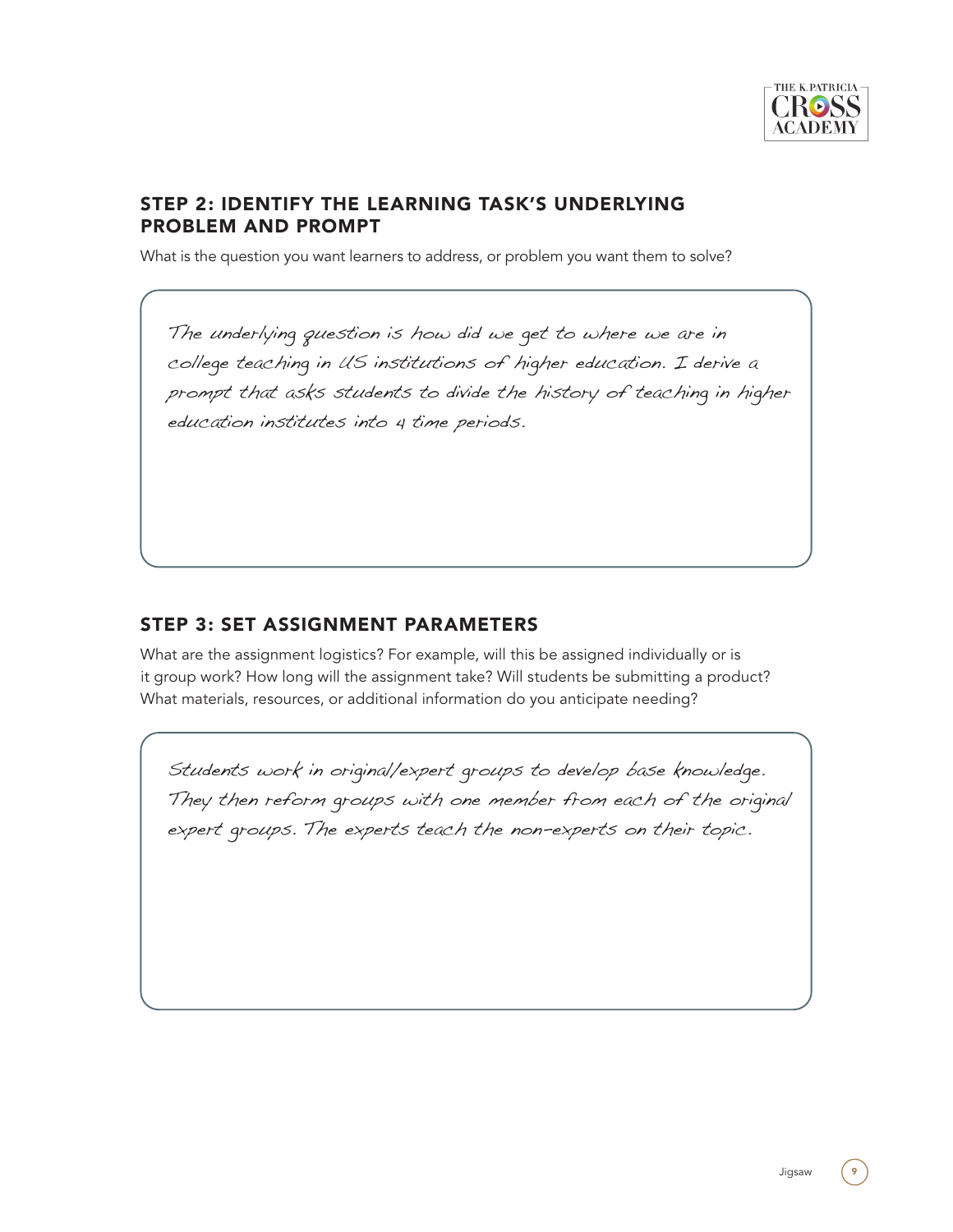

#### STEP 4: DEVELOP A PLAN FOR LEARNING ASSESSMENT OR GRADING

If you decide to assess learning, how will you determine that learning has occurred? For example, will you use a simple +/check/- grading system? If you use a rubric, will you use an existing one or create one? What will be your criteria and standards?

I use this activity as a demonstration of student participation, and it goes into their course participation/engagement grade. Students are always active and engaged in this assignment.

#### STEP 5: COMMUNICATE ASSIGNMENT PARAMETERS TO STUDENTS

How will you communicate assignment parameters to students? For example, through a handout? A prompt on a presentation slide? Assignment instructions in your online course?

I provide the base content for each of the four time periods in a handout. Students can supplement this information with their own Internet searches. As far as instructions go, I communicate these orally to students.

Jigsaw (10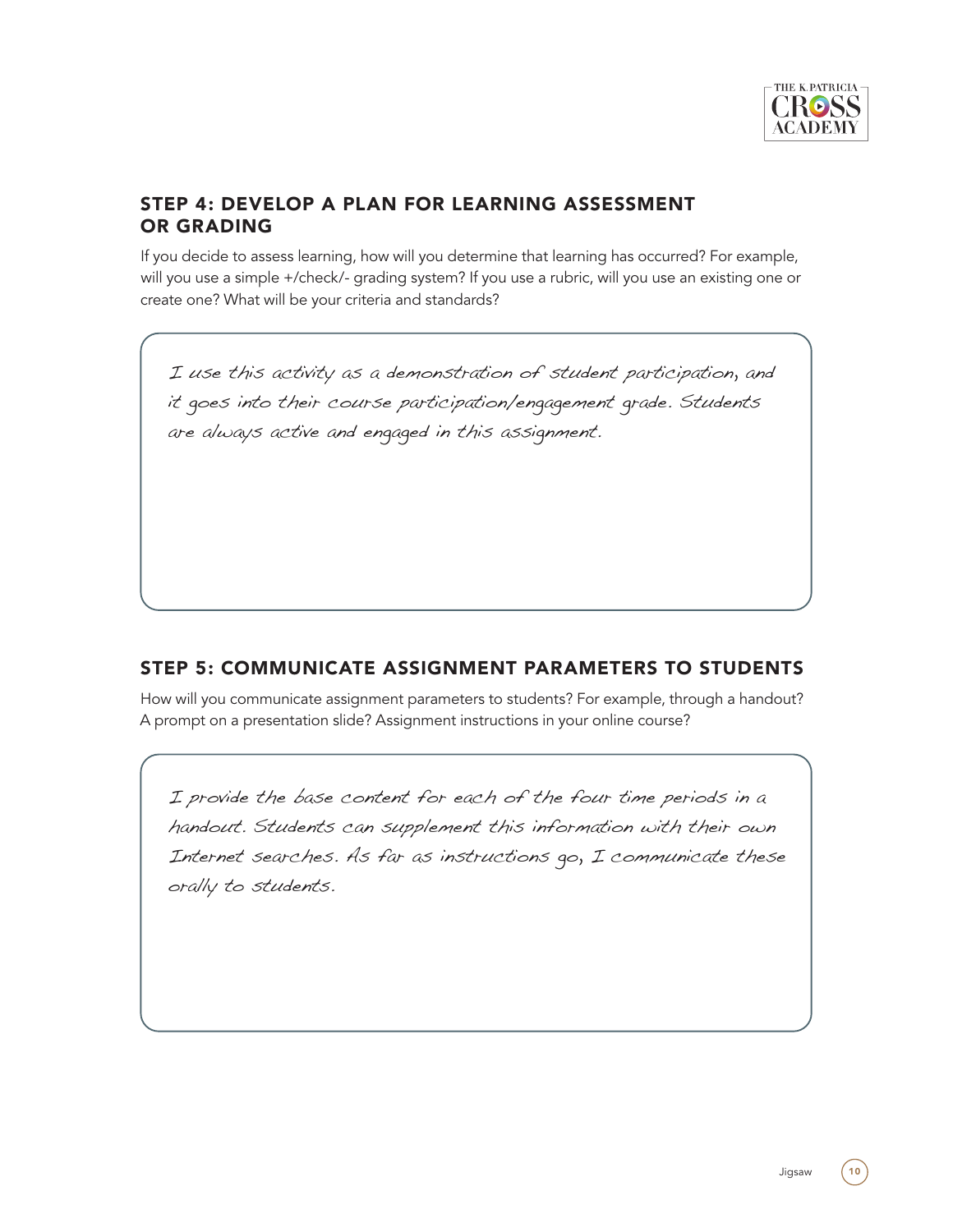

#### STEP 6: IMPLEMENT THE TECHNIQUE

How will you adapt steps/procedures for your students? Are there any additional logistical aspects to consider?

I follow the steps for this procedure fairly closely. Groups do tend to like to spread out, and they can get loud, so when I can, I secure a second nearby classroom to give students space. I don't always have this option though; students seem to manage even with the additional noise level.

#### STEP 7: REFLECT UPON THE ACTIVITY AND EVALUATE ITS EFFECTIVENESS

*Note: This step will be completed after you have implemented the technique.* Did this technique help you accomplish your goals? What worked well? What could have been improved? What might you change if you decide to implement the activity again?

After I use this technique each semester, I write down what went well and what could be improved. I often find myself adding information students find to the base content handout.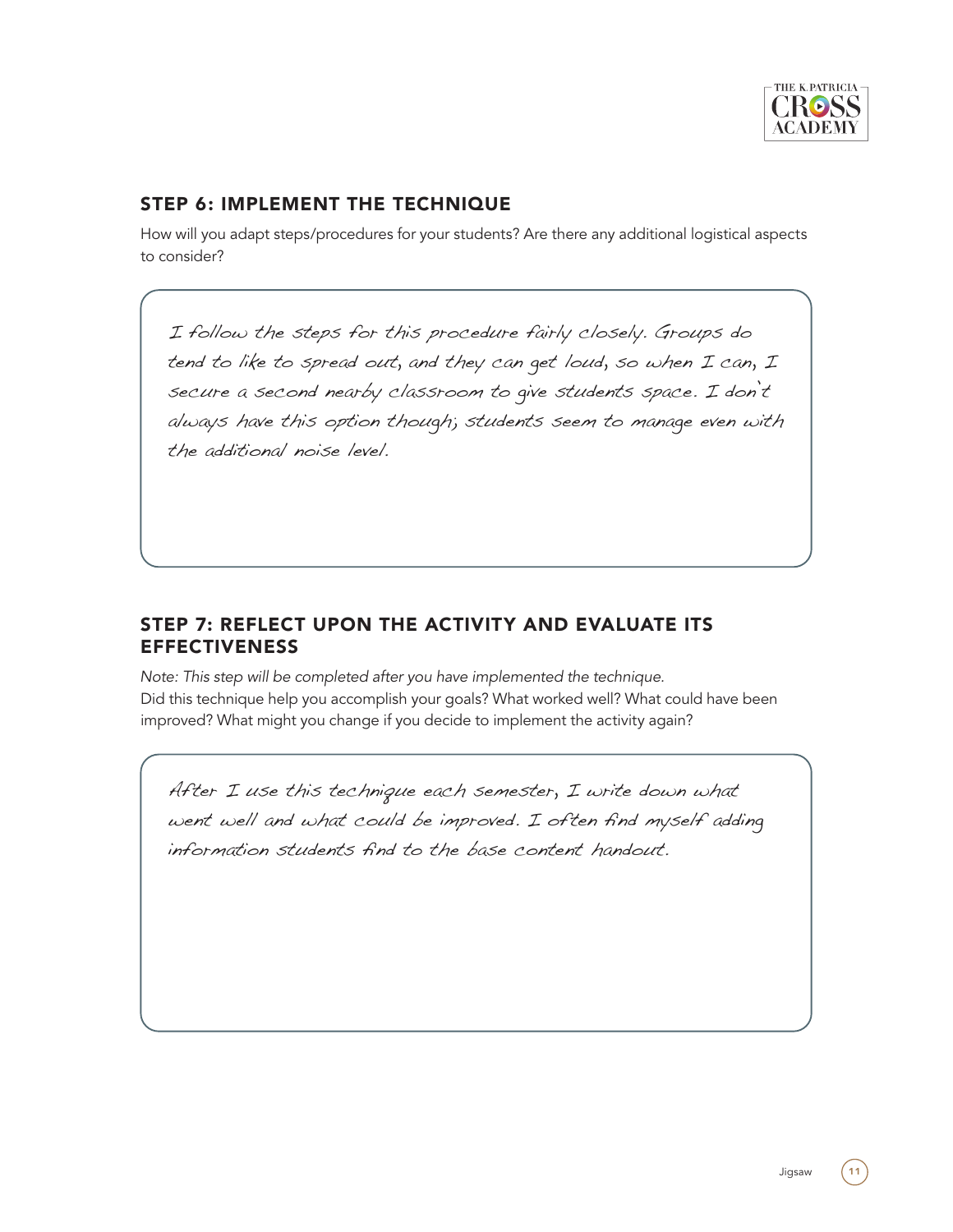# Technique Template



This template is intended for use when planning to implement *Jigsaw* in your class. Fill in the blanks below, and use the information provided elsewhere in the Instructor's Guide to assist you in your thinking.

#### Course Name

# COURSE CHARACTERISTICS

What are the situational factors that impact this course? For example, is it on campus or online? How many students? Is it lower division or graduate? Are there student attributes such as attitudes, prior knowledge, reasons for enrolling, and so forth that should be taken into account as you consider this technique?

# STEP 1: CLARIFY YOUR TEACHING PURPOSE AND LEARNING GOALS

Why are you choosing this technique? What do you hope to accomplish?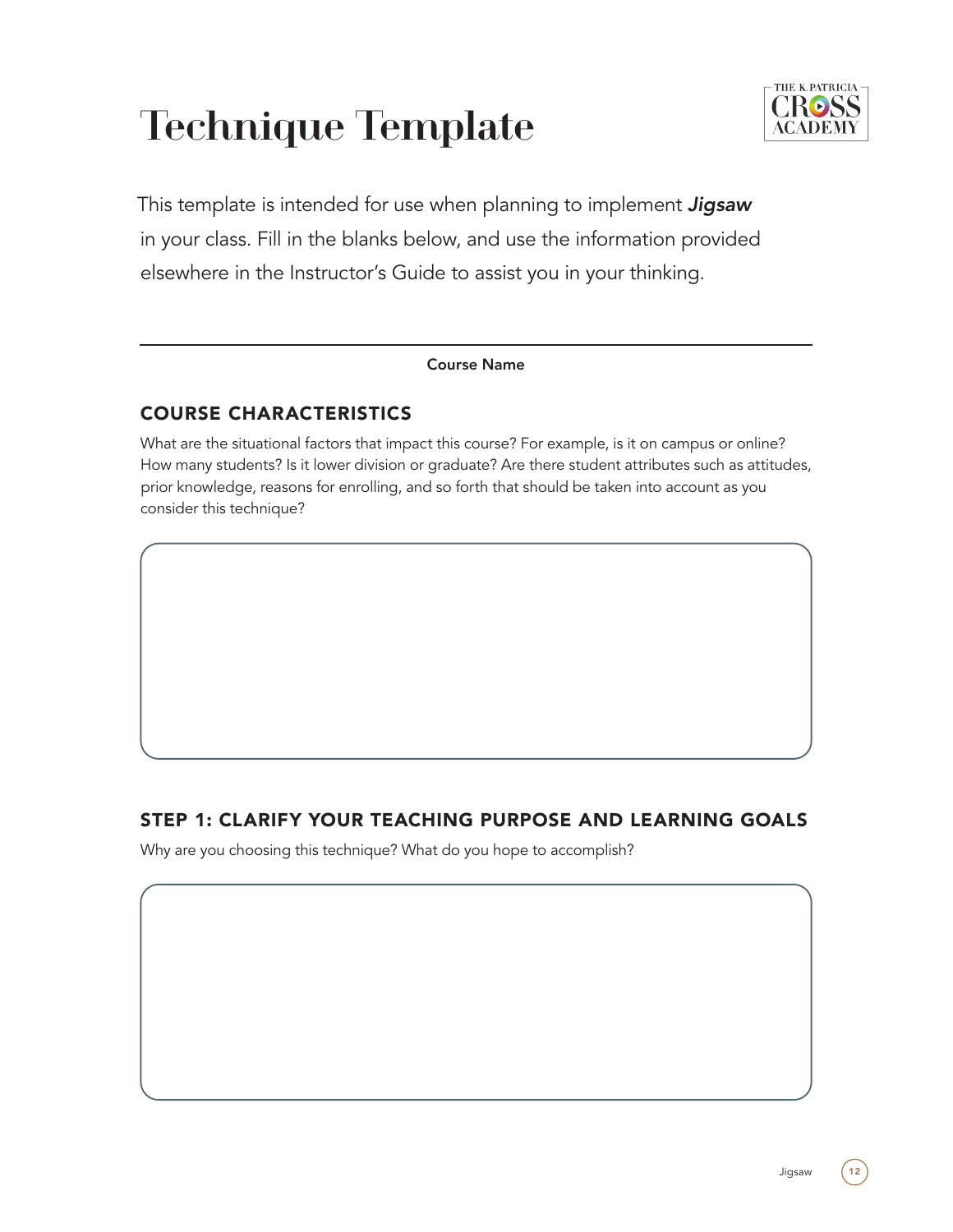

#### STEP 2: IDENTIFY THE LEARNING TASK'S UNDERLYING PROBLEM AND PROMPT

What is the question you want learners to address, or problem you want them to solve?

#### STEP 3: SET ASSIGNMENT PARAMETERS

What are the assignment logistics? For example, will this be assigned individually or is it group work? How long will the assignment take? Will students be submitting a product? What materials, resources, or additional information do you anticipate needing?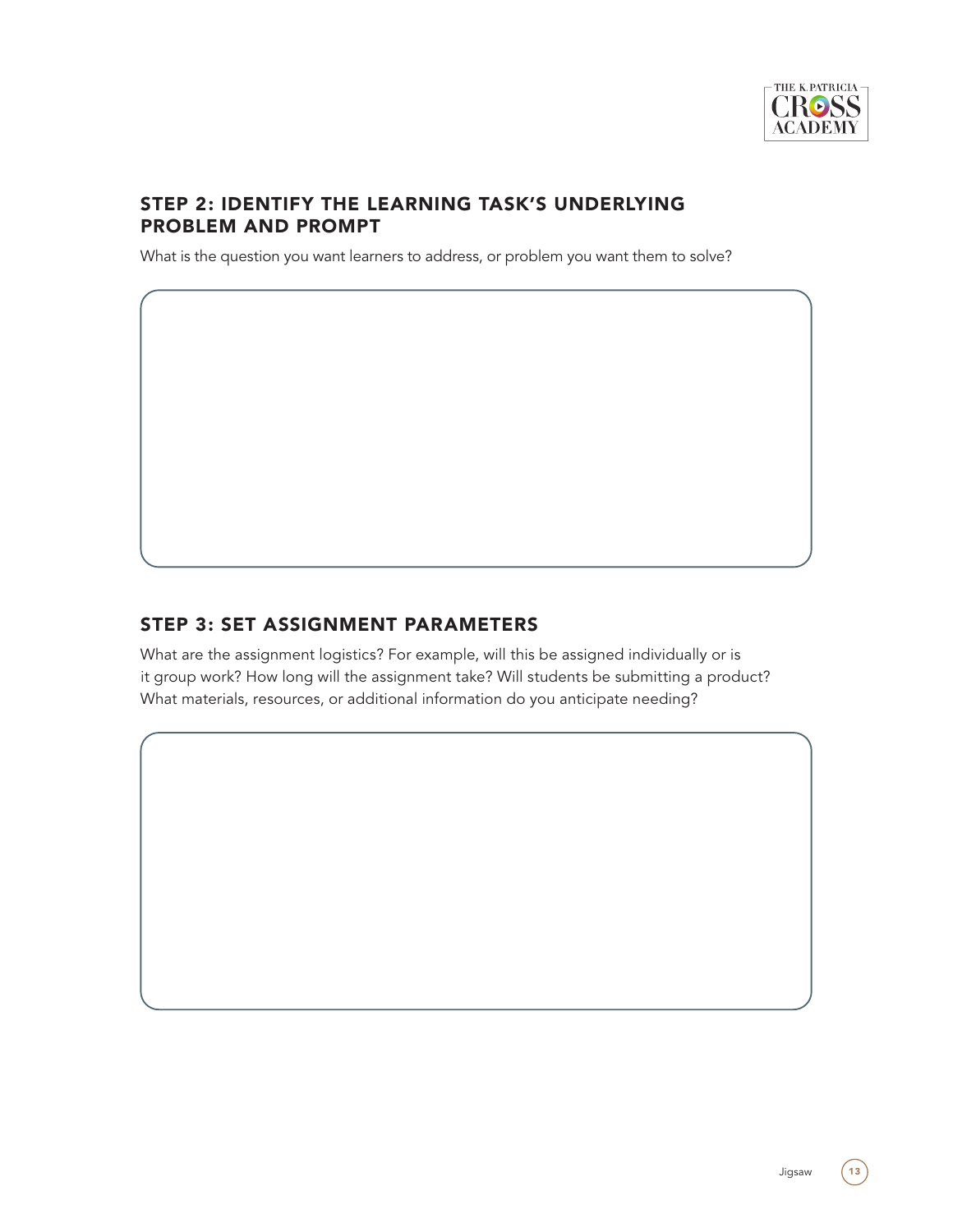

#### STEP 4: DEVELOP A PLAN FOR LEARNING ASSESSMENT OR GRADING

If you decide to assess learning, how will you determine that learning has occurred? For example, will you use a simple +/check/- grading system? If you use a rubric, will you use an existing one or create one? What will be your criteria and standards?

### STEP 5: COMMUNICATE ASSIGNMENT PARAMETERS TO STUDENTS

How will you communicate assignment parameters to students? For example, through a handout? A prompt on a presentation slide? Assignment instructions in your online course?

Jigsaw  $(14)$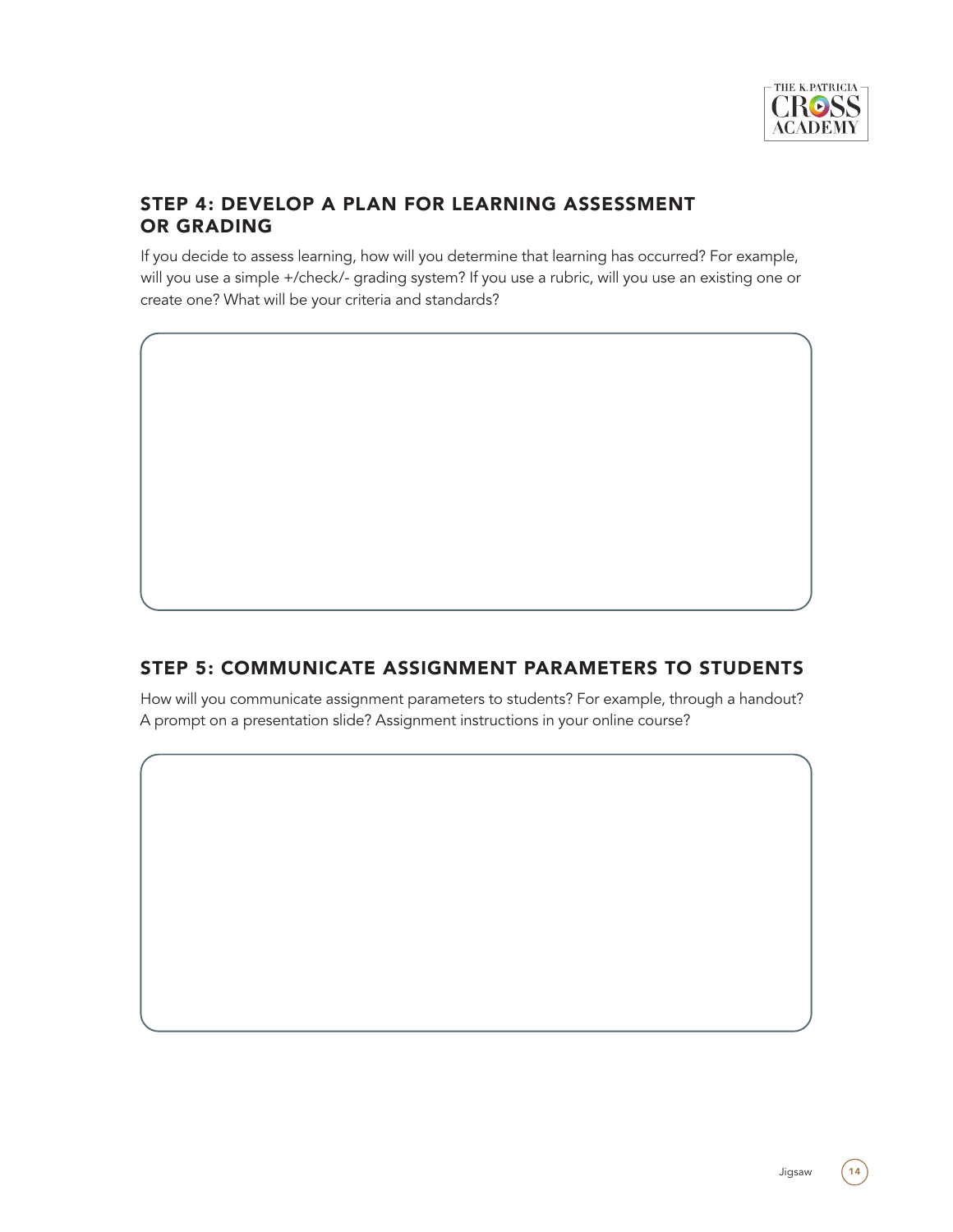

# STEP 6: IMPLEMENT THE TECHNIQUE

How will you adapt steps/procedures for your students? Are there any additional logistical aspects to consider?

#### STEP 7: REFLECT UPON THE ACTIVITY AND EVALUATE ITS EFFECTIVENESS

*Note: This step will be completed after you have implemented the technique.* Did this technique help you accomplish your goals? What worked well? What could have been improved? What might you change if you decide to implement the activity again?